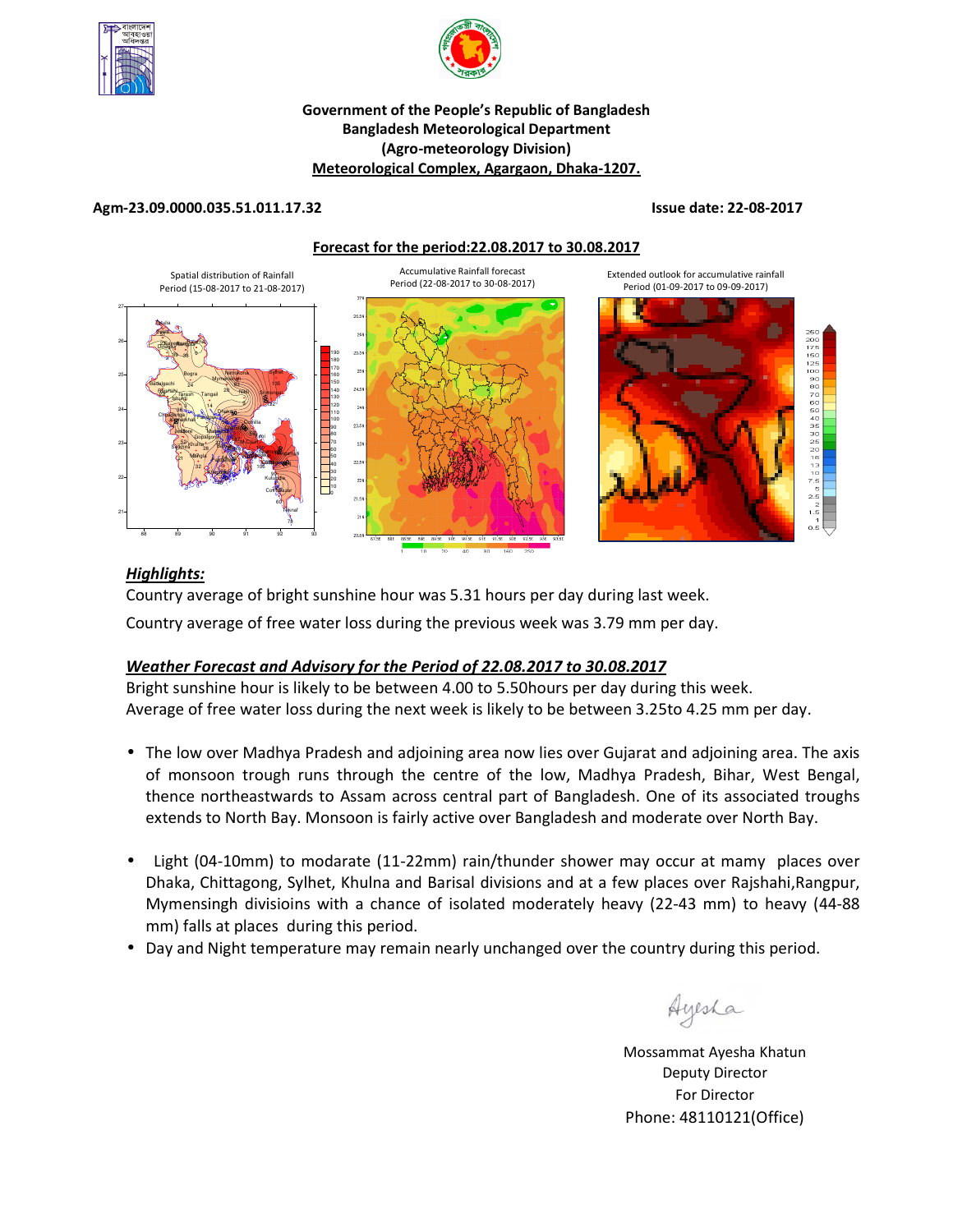#### *Short Weather description; Period: 15.08.2017 to 21.08.2017*

| Maximum And Minimum Temperature (Range and Extreme) |                                                         |                   |      |                |                         |                          |                     |  |                   |                   |  |  |
|-----------------------------------------------------|---------------------------------------------------------|-------------------|------|----------------|-------------------------|--------------------------|---------------------|--|-------------------|-------------------|--|--|
| <b>Divisions</b>                                    | Maximum                                                 | Highest maximum   |      |                | Minimum emperature      |                          |                     |  | Lowest minimum    |                   |  |  |
|                                                     | temperature                                             | temp in ${}^{0}C$ |      |                | Range in <sup>o</sup> C |                          |                     |  | temp in ${}^{0}C$ |                   |  |  |
|                                                     | range in <sup>o</sup> C                                 |                   |      |                |                         |                          |                     |  |                   |                   |  |  |
| <b>Dhaka</b>                                        | 35.0 $\mathrm{^0C}$<br>29.7<br>$\sim$                   | Madaripur         | 35.0 | $^{0}C$        | 25.4                    |                          | 27.8 $^{\circ}$ C   |  | <b>Dhaka</b>      | 25.4 $^{0}C$      |  |  |
| Mymensingh                                          | 33.3 $\mathrm{^0C}$<br>29.6<br>$\sim$                   | Mymensingh        | 33.3 | $^0$ C         | 25.4                    |                          | 28.0 $\mathrm{^0C}$ |  | Netrokona         | 25.4 $^{0}C$      |  |  |
| Chittagong                                          | $-35.7\ ^{0}C$<br>28.5                                  | Chandpuri         | 35.7 | $^0C$          | 23.6                    | $\overline{\phantom{0}}$ | 28.0 $\degree$ C    |  | Rangamati         | 23.6 $^{0}C$      |  |  |
| Sylhet                                              | $35.1$ <sup>o</sup> C<br>28.5<br>$\sim$                 | Sylhet            | 35.1 | <sup>o</sup> c | 24.5                    | $\overline{\phantom{a}}$ | 26.5 $\sqrt[6]{C}$  |  | Srimongal         | 24.5 $^{0}C$      |  |  |
| Rajshahi                                            | 35.7 $\mathrm{^0C}$<br>31.8<br>$\overline{\phantom{a}}$ | Rajshahi          | 35.7 | °c             | 26.0                    | $\overline{\phantom{a}}$ | $28.0^{0}C$         |  | Ishurdi           | 26.0 $^{\circ}$ C |  |  |
| Rangpur                                             | 35.0 $\mathrm{^0C}$<br>31.5<br>$\overline{\phantom{a}}$ | Sayedpur          | 35.0 | $^0$ C         | 25.6                    |                          | 28.5 $\sqrt[6]{C}$  |  | Rangpur           | 25.6 $^{0}$ C     |  |  |
| Khulna                                              | $35.6\text{ °C}$<br>31.0<br>$\sim$                      | Chuadanga         | 35.6 | $^0C$          | 24.2                    | $\overline{\phantom{0}}$ | 27.3 $^{\circ}$ C   |  | Kumarkhali        | 24.2 $^{0}C$      |  |  |
| <b>Barisal</b>                                      | 35.0 $^{0}$ C<br>29.3<br>$\overline{\phantom{a}}$       | <b>Barisal</b>    | 35.0 | °c             | 25.8                    |                          | 27.4 $\sqrt[6]{C}$  |  | Khepupara         | 25.8 $\degree$ C  |  |  |

## *:Rainfall analysis and average temperature:-*

| Name of the      | Name of the     | Total     | Normal       | Deviation         | Total | Average      | Average         | Average                      |                 | Average Average Average |                 |  |
|------------------|-----------------|-----------|--------------|-------------------|-------|--------------|-----------------|------------------------------|-----------------|-------------------------|-----------------|--|
| <b>Divisions</b> | <b>Stations</b> | Rainfall  | Rainfall     | in %              | Rainy | Max          | M in            | M ax.                        | Normal          | M in.                   | Normal<br>Min.  |  |
|                  |                 | in $(mm)$ | in $(mm)$    |                   | days  | in %         | in %            | Humidity Humidity temp in °C | Max.<br>temp in | temp in '<br>С          | temp in         |  |
|                  |                 |           |              |                   |       |              |                 |                              | ۰C              |                         | °C              |  |
| Dhaka            | Dhaka           | 050       | 73           | -32               | 04    | 094          | 068             | 32.6                         | 32.0            | 26.9                    | 26.5            |  |
|                  | Faridpur        | 005       | 79           | -94               | 03    | 95           | 83              | 32.9                         | 31.7            | 27.0                    | 26.1            |  |
|                  | Madaripur       | 031       | 55           | $-44$             | 06    | 96           | 57              | 32.9                         | 31.7            | 26.6                    | 25.3            |  |
|                  | Nikli           | 009       | $\star\star$ | $***$             | 05    | 97           | 62              | 32.7                         | $\star\star$    | 27.3                    | $\star\star$    |  |
|                  | Tangail         | 014       | 53           | -74               | 02    | 093          | 067             | 33.2                         | 32.0            | 26.7                    | 26.0            |  |
|                  | Gopalgonj       | 028       | $\star\star$ | $\star\star\star$ | 06    | $\star\star$ | $^{\star\star}$ | $\star\star$                 |                 | $\star\star$            | $\star\star$    |  |
| Mymensingh       | Mymensingh      | 020       | 82           | -76               | 03    | 94           | 71              | 32.3                         | 31.5            | 27                      | 25.9            |  |
|                  | Netrokona       | 083       | $\star\star$ | $***$             | 05    | 94           | 70              | 05.5                         |                 | ২৬.৩                    | $\star\star$    |  |
| Chittagong       | Chittagong      | 099       | 117          | -15               | 06    |              |                 | 32.7                         | 31.4            | 25.9                    | 25.3            |  |
|                  | Sitakunda       | 200       | 86           | $***$             | 06    | $\star\star$ | $\star\star$    | $^{\star\star}$              | 31.1            | **                      | 25.4            |  |
|                  | Rangamati       | 104       | 91           | 14                | 07    | 97           | 48              | 33                           | 31.7            | 24                      | 24.8            |  |
|                  | Cox'sBazar      | 060       | 153          | -61               | 06    | 95           | 75              | 31.4                         | 30.8            | 25.2                    | 25.1            |  |
|                  | Teknaf          | 078       | 180          | -57               | 06    | $\star\star$ | $**$            | $\star\star$                 | 30.1            | **                      | 25.1            |  |
|                  | Hatiya          | 091       | 130          | $-30$             | 03    | 96           | 78              | 31.5                         | 30.4            | 26.4                    | 25.7            |  |
|                  | Sandw ip        | 106       | 134          | $-21$             | 05    | $\star\star$ | $\star\star$    | $^{\star\star}$              | 30.5            | **                      | 25.6            |  |
|                  | Kutubdia        | 027       | 103          | -74               | 03    | 092          | 073             | 31.6                         | 30.6            | 25.9                    | 25.4            |  |
|                  | Feni            | 160       | 104          | 54                | 06    | 097          | 062             | 32.9                         | 31.3            | 25.6                    | 25.0            |  |
|                  | M.Court         | 153       | 143          | 7                 | 03    | 95           | 69              | 33.1                         | 30.9            | 26.5                    | 25.6            |  |
|                  | Chandpur        | 187       | 80           | 134               | 03    | 096          | 068             | 33.4                         | 31.7            | 27.0                    | 26.0            |  |
|                  | Comilla         | 059       | 82           | -28               | 04    | 94           | 66              | 32.4                         | 31.8            | 26.4                    | 25.5            |  |
| <b>Sylhet</b>    | Sylhet          | 135       | 159          | -15               | 06    | 97           | 74              | 32.8                         | 32.1            | 25.7                    | 25.1            |  |
|                  | Srimongal       | 122       | 80           | 53                | 05    | 97           | 67              | 33.2                         | 32.3            | 25.7                    | 24.9            |  |
| Rajshahi         | Rajshahi        | 001       | 58           | $-98$             | 02    | 97           | 62              | 34.8                         | 32.5            | 26.8                    | 25.7            |  |
|                  | Bogra           | 024       | 79           | $-70$             | 03    | 96           | 60              | 33.4                         | 32.4            | 27.2                    | 26.4            |  |
|                  | <b>Ishurdi</b>  | 036       | 56           | -36               | 03    | 83           | 62              | 34                           | 32.5            | 27                      | 26.1            |  |
|                  | Badalgachi      | 022       | $\star\star$ | $***$             | 02    | 098          | 067             | 33.0                         | $\star\star$    | 27.0                    | $\star\star$    |  |
|                  | Tarash          | 003       | $\star\star$ | $***$             | 02    | 93           | 60              | $\star\star$                 |                 | 27.6                    | $\star\star$    |  |
| Rangpur          | Rangpur         | 038       | 75           | -49               | 03    | 95           | 67              | 33                           | 32.1            | 27                      | 26.1            |  |
|                  | Dinajpur        | 003       | 70           | -96               | 02    | 097          | 058             | 33.4                         | 32.4            | 27.1                    | 26.2            |  |
|                  | Sayedpur        | 039       | $\star\star$ | $***$             | 03    | 94           | 64              | 33.8                         |                 | 27.1                    | $^{\star\star}$ |  |
|                  | Rajarhat        | 000       | $\star\star$ | $***$             | 00    | 94           | 66              | 33                           |                 | 27                      | $\star\star$    |  |
|                  | Tetulia         | 051       | $\star\star$ | $***$             | 05    | 097          | 070             | 32.4                         | $\star\star$    | **                      | $\star\star$    |  |
|                  | Dimla           | 023       | $**$         | $***$             | 04    | 94           | 68              | 33                           | $**$            | 27                      | $\star\star$    |  |
| Khulna           | Khulna          | 037       | 70           | -47               | 07    | 098          | 070             | 33.0                         | 31.9            | 26.7                    | 26.2            |  |
|                  | Mongla          | 032       | $\star\star$ | $***$             | 04    | $\star\star$ | $\star\star$    | $\star\star$                 |                 | $\star\star$            | $^{\star\star}$ |  |
|                  | Jessore         | 052       | 73           | $-29$             | 05    | 92           | 64              | 33.6                         | 32.6            | 26.7                    | 26.0            |  |
|                  | Chuadanga       | 074       | 45           | 64                | 04    | 097          | 068             | 33.8                         | 32.9            | 26.4                    | 26.2            |  |
|                  | Satkhira        | 021       | 64           | -67               | 03    | 97           | 52              | 33                           | 32.0            | 26                      | 26.2            |  |
|                  | Kumarkhali      | 015       | $**$         | $***$             | 05    | 087          | 080             | 33.0                         | $*$             | 26.2                    | $\star\star$    |  |
| Barisal          | Barisal         | 064       | 78           | -18               | 07    | 100          | 76              | 32.7                         | 31.3            | 26.5                    | 25.8            |  |
|                  | Bhola           | 014       | 85           | -84               | 04    | $\star\star$ | $^{\star\star}$ | $\star\star$                 | 31.1            | $**$                    | 26.1            |  |
|                  | Patuakhali      | 075       | 89           | $-16$             | 06    | 99           | 77              | 32.6                         | 31.3            | 26.7                    | 26.1            |  |
|                  |                 |           |              |                   |       |              |                 |                              |                 |                         |                 |  |

N.B-.Analyses contained in this bulletin are based on preliminary un-checked data. \*\* Data not received. \*\*\* Data not available.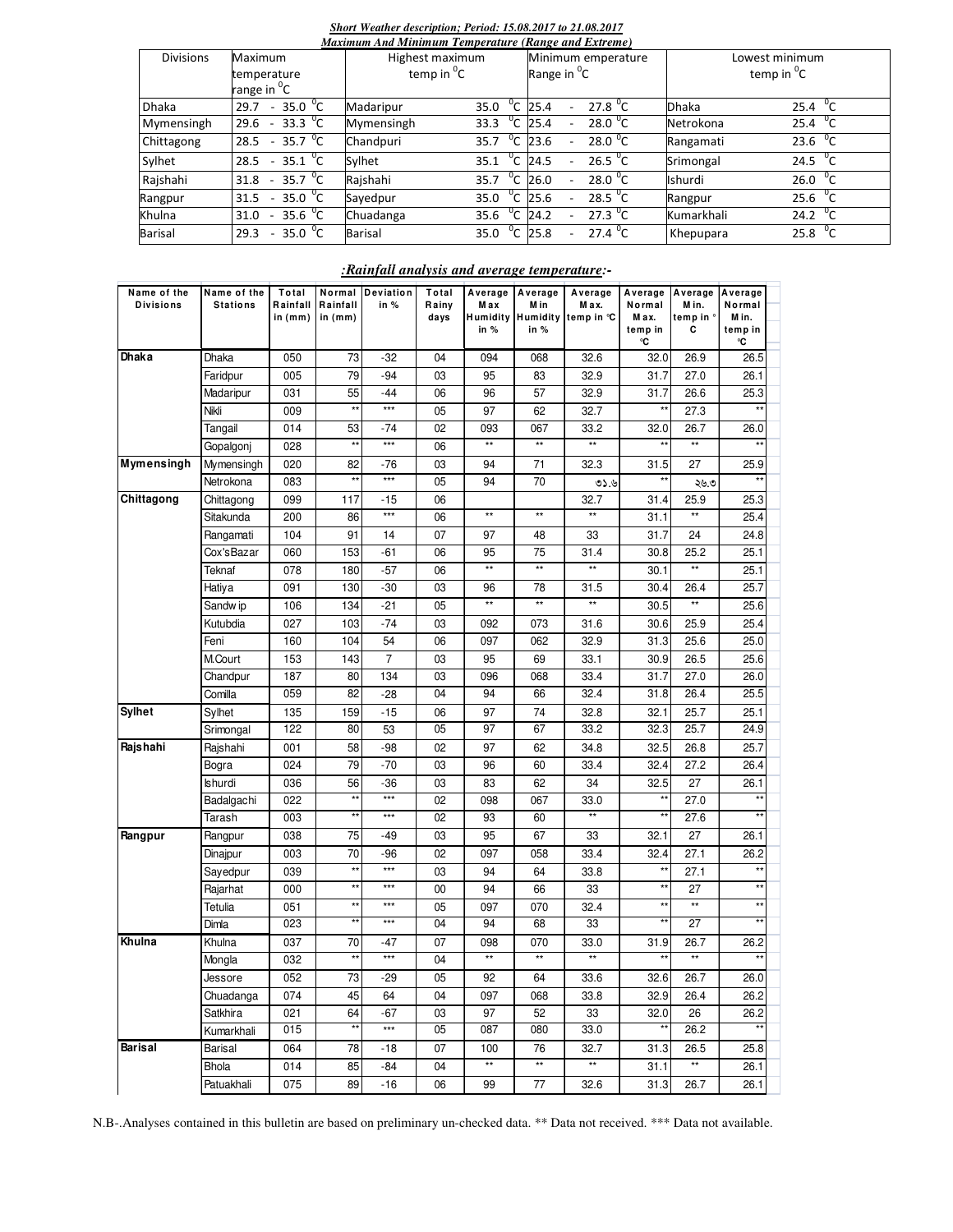

Spatial distribution of Rainfall. Period (15-08-2017 to 21-08-2017)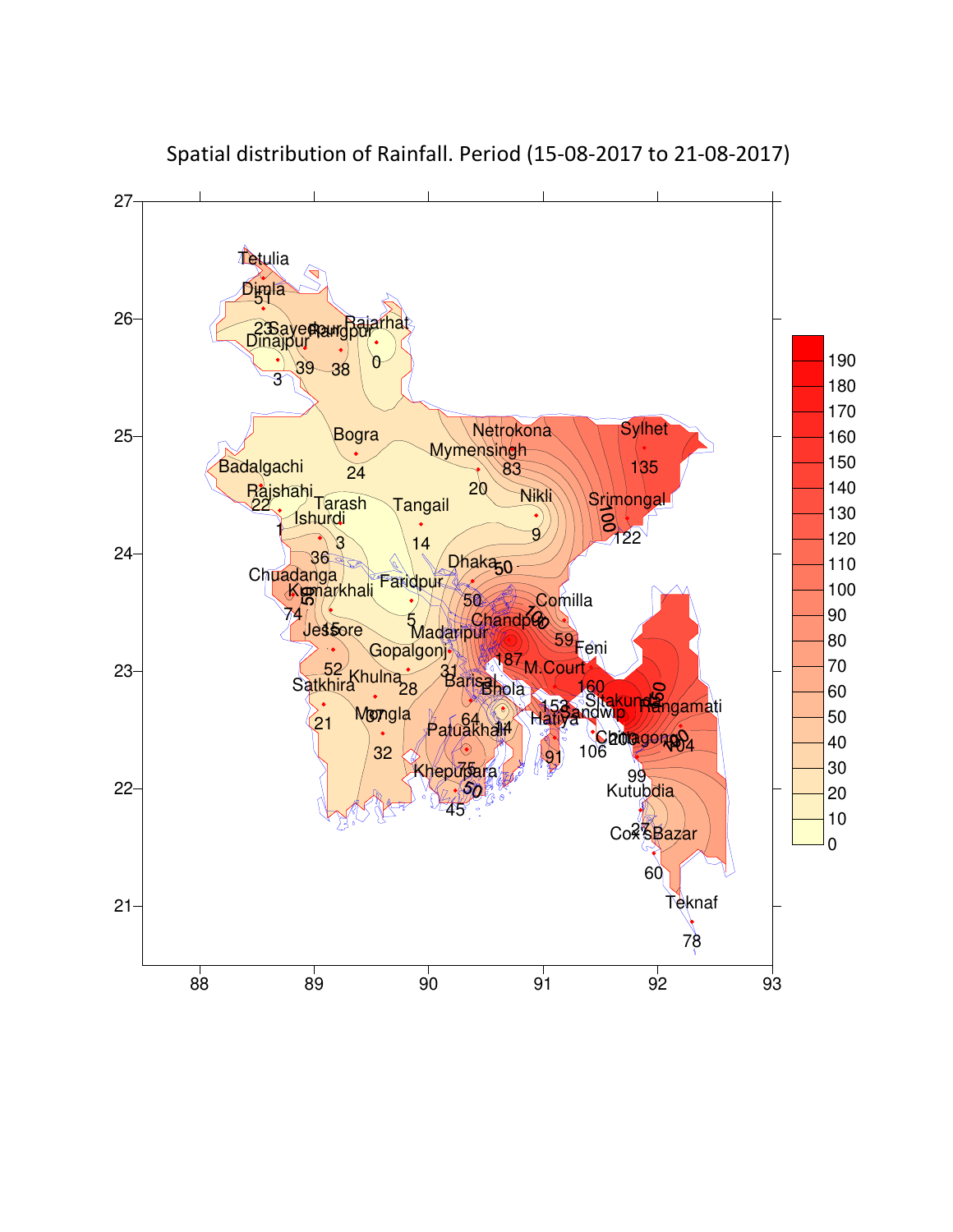



গণপ্রজাতন্ত্রী বাংলাদেশ সরকার বাংলাদেশ আবহাওয়া অধিদপ্তর কৃষি আবহাওয়া মহাশাখা আবহাওয়া ভবন, আগারগাঁও, ঢাকা-১২০৭।

**GwRGg-23.09.0000.035.51.011.17.32 ZvwiL: 22-08-2017 wLªt**

# পূর্বাভাসের সময়কাল: **২২-০৮-২০১৭ থেকে ৩০-০৮-২০১৭**



## প্ৰধান বৈশিষ্ট্য সমূহঃ-

গত সপ্তাহে দেশের দৈনিক উজ্জল সূর্যকিরণ কালের গড় ৫.৩১ ঘন্টা ছিল । গত সপ্তাহে দেশের দৈনিক বাষ্পীভবনের গড় ৩.৭৯ মিঃ মিঃ ছিল।

#### <u> আবহাওয়ার পূর্বাভাসঃ- ২২-০৮-২০১৭ থেকে ৩০-০৮-২০১৭ ইং পর্যন্ত।</u>

এ সপ্তাহে দৈনিক উজ্জুল সূর্য কিরণ কাল ৪.০০ থেকে ৫.৫০ ঘন্টার মধ্যে থাকতে পারে । আগামী সপ্তাহের বাম্পীভবনের দৈনিক গড় ৩.২৫ মিঃ মিঃ থেকে ৪.২৫ মিঃ মিঃ থাকতে পারে।

- *মধ্যপ্রদেশ ও তৎসংল*গ্ন এলাকায় অবস্থানরত লঘুচাপটি বর্তমানে গুজরাট ও তৎসংলগ্ন এলাকায় অবস্থান করছে। মৌসুমী বায়ুর অক্ষ লঘুচাপের কেন্দ্রস্থল, মধ্যপ্রদেশ, বিহার, পশ্চিমবঙ্গ এবং বাংলাদেশের কেন্দ্রস্থল হয়ে উত্তর-পূর্ব দিকে আসাম পর্যন্ত বিস্তৃত রয়েছে। এর একটি বর্ধিতাংশ উত্তর বঙ্গোপসাগর পর্যন্ত বিস্তৃত রয়েছে। মৌসুমী বায়ু বাংলাদেশের উপর মোটামুটি সক্রিয় এবং *উত্তর বঙ্গোপসাগরে মাঝারী অবস্থায় বিরাজ করছে।*
- এ সময়ে ঢাকা, চট্টগ্রাম, সিলেট, খুলনা এবং বরিশাল বিভাগের অনেক স্থানে এবং রাজশাহী, রংপুর, ময়মনসিংহ বিভাগের কিছু কিছু স্থানে হাল্কা (০৪-১০মিঃমিঃ) থেকে মাঝারী (১১-২২ মিঃমিঃ) ধরণের বৃষ্টি/বজ্রবৃষ্টি হতে পারে । সেই সাথে দেশের কোথাও কোথাও বিচ্ছিন্নভাবে মাঝারী ধরনের ভারী (২২-৪৩ মিঃমিঃ) হতে ভারী (৪৪-৮৮ মিঃমিঃ) বৃষ্টিপাত হতে পারে।
- এ সময়ে সারাদেশের দিন ও রাতের তাপমাত্রা প্রায় অপরিবর্তিত থাকতে পারে ।

Ayesha

(মোসাম্মৎ আয়শা খাতুন) উপ-পরিচালক পরিচালকের পক্ষে ‡dvbt 48110121(`ßi*)*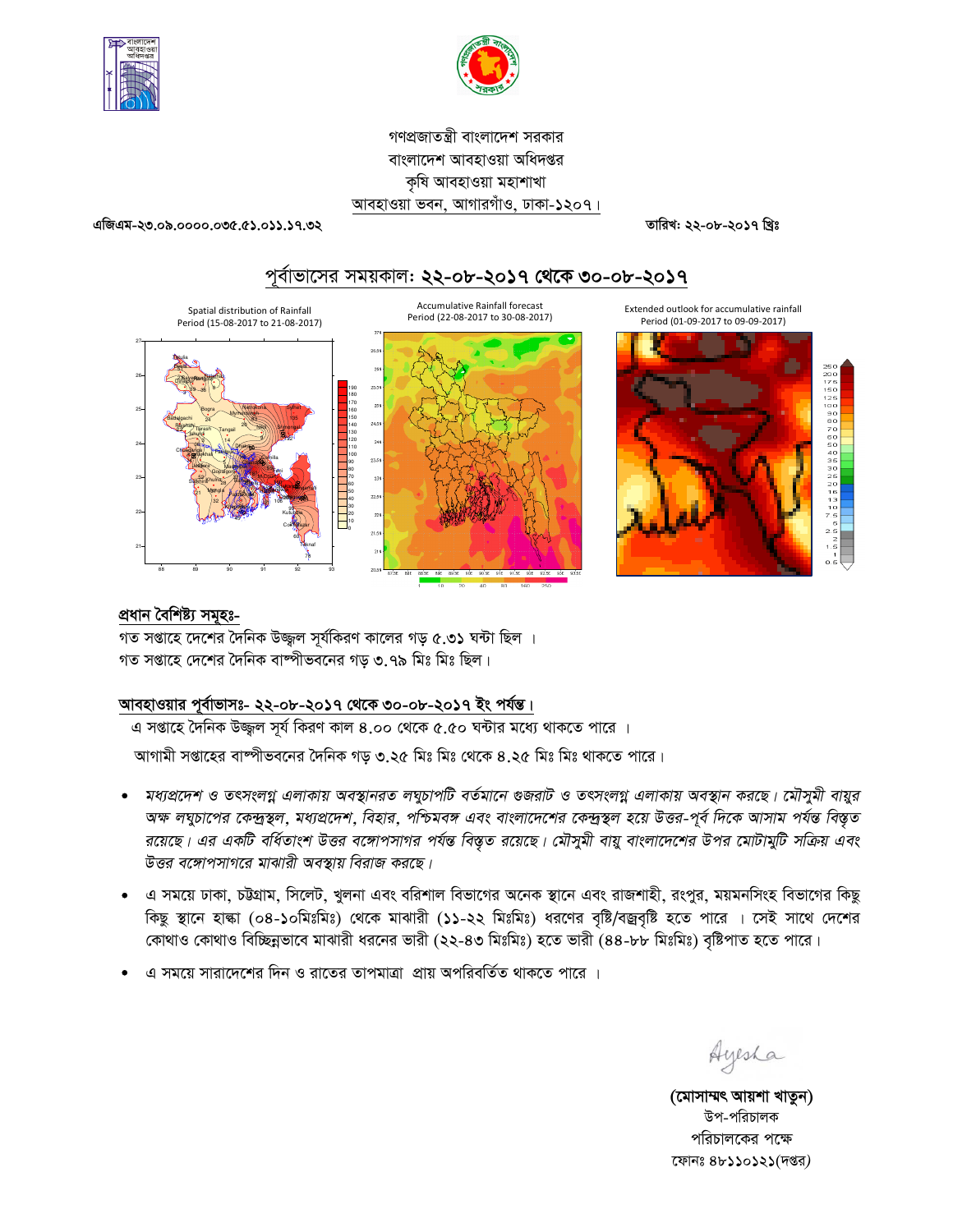#### সংক্ষিপ্ত আবহাওয়া বিবরণী, সময়: ১৫.০৮.২০১৭ থেকে ২১.০৮.২০১৭ صد

 $\overline{\phantom{a}}$ 

| भावाष्ट्र उ भावा।बश्च<br><i>ופואיוט</i> |                                |         |                |                           |              |                |                 |                                      |                      |              |                |  |
|-----------------------------------------|--------------------------------|---------|----------------|---------------------------|--------------|----------------|-----------------|--------------------------------------|----------------------|--------------|----------------|--|
| বিভাগ                                   | সৰ্বোচ্চ তাপমাত্ৰাব            |         |                | সৰ্বোচ্ছ তাপমাত্ৰা        | $^\circ$ সেঃ |                |                 | সর্বোনিম্ন তাপমাত্রার                | সর্বোনিম্ন তাপমাত্রা |              |                |  |
|                                         | <i>'পরিসর <sup>৩</sup></i> সেঃ |         |                |                           |              |                | পরিসর           | $\degree$ মে $\degree$               |                      | $^\circ$ সেঃ |                |  |
| ঢাকা                                    | ২৯.৭                           | - ৩৫.০  | $^{\circ}$ (সঃ | মাদারীপুর                 | ৩৫.০         | সেঃ            | ২৫.৪<br>$-29.5$ | $\circ$<br>সেঃ ঢাকা                  |                      | ২৫.৪         | $^{\circ}$ সেঃ |  |
| ময়মনসিংহ                               | ২৯.৬                           | - ৩৩.৩  |                | $^{\circ}$ সেঃ ময়মনসিংহ  | ৩৩.৩         | $^{\circ}$ (সঃ | ২৫.৪<br>$-86.0$ | $\degree$ C $\overline{H}$ $\degree$ | নেত্রকোনা            | ২৫.৪         | $^{\circ}$ (সঃ |  |
| চট্টগ্ৰাম                               | ২৮.৫                           | $-90.9$ | $^{\circ}$ (সঃ | চাঁদপুর                   | ৩৫.৭         | $^{\circ}$ (সঃ | - ২৮.০<br>২৩.৬  | $^{\circ}$ (সঃ                       | রাঙ্গামাটি           | ২৩.৬         | $^{\circ}$ (সঃ |  |
| সিলেট                                   | ২৮.৫                           | $-96.5$ |                | ° সেঃ সিলেট               | ৩৫.১         | $^{\circ}$ (সঃ | 28.0<br>-২৬.৫   | $^{\circ}$ (সঃ                       | শ্ৰীমঙ্গল            | 28.0         | $^{\circ}$ (সঃ |  |
| রাজশাহী                                 | 0.5                            | - ৩৫.৭  |                | °মেঃ <mark>রাজশাহী</mark> | ৩৫.৭         | $^{\circ}$ (সঃ | - ২৮.০<br>২৬.০  | $^{\circ}$ (সঃ                       | ঈশ্বদী               | ২৬.০         | $\degree$ (সঃ  |  |
| রংপর                                    | 0.6                            | - ৩৫.০  |                | ° সেঃ সেয়দপুর            | 0.90         | $^{\circ}$ (সঃ | -২৮৫<br>২৫.৬    | $^{\circ}$ (সঃ                       | রংপুর                | ২৫.৬         | $^{\circ}$ (সঃ |  |
| খলনা                                    | 0.60                           | - ৩৫.৬  |                | ° সেঃ [চুয়াডাঙ্গা        | ৩৫.৬         | $^{\circ}$ (সঃ | 28.3<br>-২৭৩    | $\degree$ C $\overline{H}$ $\degree$ | কুমারখালী            | ২৪.২         | $^{\circ}$ (সঃ |  |
| বরিশাল                                  | ২৯.৩                           | - ৩৫.০  |                | $^{\circ}$ সেঃ বরিশাল     | ৩৫.০         | $^{\circ}$ (সঃ | ২৫.৮<br>-২৭.৪   | $^{\circ}$ (সঃ                       | খেপুপাড়া            | ২৫.৮         | $^{\circ}$ (সঃ |  |

# বৃষ্টিপাত বিশ্লেষৰ এবং ম্বাভাবিক তাপমাত্ৰা: -

| বিভাগের নাম | স্টেশনের নাম | মোট<br>বৃষ্টিশাত<br>(মিঃমিঃ) | ষাভাবিক<br>বৃষ্টিশাত<br>(মিঃমিঃ) | বিছ্যুতি | মোট<br>বৃষ্টিশাতের<br>দিন | সৰ্বোচ্ছ<br>গড আদ্রতা<br>( %) | সৰ্বোনিম্ন<br>আদ্ৰতা<br>( %) | গড সৰ্বোচ্ছ<br>তাপমাত্রা<br>(ডিগ্ৰী সেঃ) | গড<br>ষভাবিক<br>তাপমাত্রা<br>(ডিগ্ৰী সেঃ) | সৰ্বোনিম্ন<br>গড<br>তাপমাত্রা<br>$(*\%)$ | সৰ্বোনিম্ন<br>ষাভাবিক<br>গড়<br>তাপমাত্রা<br>%) |
|-------------|--------------|------------------------------|----------------------------------|----------|---------------------------|-------------------------------|------------------------------|------------------------------------------|-------------------------------------------|------------------------------------------|-------------------------------------------------|
| ঢাকা        | ঢাকা         | ०७०                          | ৭৩                               | -৩২      | $\circ 8$                 | ০৯৪                           | ০৬৮                          | ৩২.৬                                     | ৩২.০                                      | ২৬.৯                                     | ২৬.৫                                            |
|             | ফরিদপুর      | ००৫                          | ৭৯                               | -৯৪      | ০৩                        | ৯৫                            | ৮৩                           | ৩২.৯                                     | 05.9                                      | ২৭.০                                     | ২৬.১                                            |
|             | মাদারীপুর    | ০৩১                          | QG.                              | $-88$    | ০৬                        | ৯৬                            | 69                           | ৩২.৯                                     | ৩১.৭                                      | ২৬.৬                                     | ২৫.৩                                            |
|             | টাঙ্গাইল     | ००৯                          | $***$                            | ***      | o¢                        | ৯৭                            | ৬২                           | ৩২.৭                                     | $***$                                     | ২৭.৩                                     | $\ast\ast$                                      |
|             | গোপালগজ্ঞ    | 0.58                         | ৫৩                               | ***      | ০২                        | ০৯৩                           | ০৬৭                          | 00.2                                     | ৩২.০                                      | ২৬.৭                                     | ২৬.০                                            |
| ময়মনসিংহ   | ময়মনসিংহ    | ০২৮                          | $***$                            | ***      | ০৬                        | $***$                         | $***$                        | $\ast\ast$                               | $***$                                     | **                                       | $\ast\ast$                                      |
|             | নেত্ৰকোনা    | ०२०                          | ৮২                               | ***      | ০৩                        | ৯৪                            | ۹১                           | 0.50                                     | 05.6                                      | ২৭                                       | ২৫.৯                                            |
| চউগ্ৰাম     | ঢট্ৰগ্ৰাম    | 0b0                          | **                               | ***      | o¢                        | ৯৪                            | ٩o                           | ৩১.৬                                     | $***$                                     | ২৬.৩                                     | $***$                                           |
|             | সীতাকুন্ড    | ০৯৯                          | 339                              | ***      | ০৬                        |                               |                              | ৩২.৭                                     | 05.8                                      | ২৫.৯                                     | ২৫.৩                                            |
|             | রাঙ্গামার্টি | ২০০                          | ৮৬                               | ১৩৩      | ০৬                        | **                            | **                           | **                                       | 05.5                                      | **                                       | 20.8                                            |
|             | কক্সবাজার    | 508                          | ৯১                               | 58       | ०१                        | ৯৭                            | 8 <sub>b</sub>               | ৩৩                                       | 05.9                                      | ২৪                                       | 28.5                                            |
|             | টেকনাফ       | ০৬০                          | ১৫৩                              | -৬১      | ০৬                        | ৯৫                            | 90                           | 05.8                                     | 00.b                                      | ২৫.২                                     | ২৫.১                                            |
|             | হাতিয়া      | ०१৮                          | $\delta$                         | -৫৭      | ০৬                        | $***$                         | $***$                        | $***$                                    | 00.5                                      | **                                       | ২৫.১                                            |
|             | সন্দ্বীপ     | ০৯১                          | ১৩০                              | -৩০      | ০৩                        | ৯৬                            | ٩b                           | ৩১.৫                                     | 00.8                                      | ২৬.৪                                     | ২৫.৭                                            |
|             | কুতুবদীয়া   | ১০৬                          | 508                              | -22      | o¢                        | **                            | **                           | $***$                                    | ৩০.৫                                      | **                                       | ২৫.৬                                            |
|             | কেনী         | ०२१                          | ১০৩                              | $-98$    | ০৩                        | ০৯২                           | ০৭৩                          | ৩১.৬                                     | ৩০.৬                                      | ২৫.৯                                     | ২৫.৪                                            |
|             | মাইজদী কোর্ট | ১৬০                          | 508                              | $^{68}$  | ০৬                        | ০৯৭                           | ০৬২                          | ৩২.৯                                     | ৩১.৩                                      | ২৫.৬                                     | ২৫.০                                            |
|             | চাঁদপুর      | ১৫৩                          | 580                              | ٩        | ০৩                        | ৯৫                            | ৬৯                           | 00.5                                     | ৩০.৯                                      | ২৬.৫                                     | ২৫.৬                                            |
|             | কুমিল্লা     | ১৮৭                          | bο                               | 508      | ০৩                        | ০৯৬                           | ০৬৮                          | 00.8                                     | 05.9                                      | ২৭.০                                     | ২৬.০                                            |
| সিলেট       | সিলেট        | ০৫৯                          | ৮২                               | -26      | 08                        | ৯৪                            | ৬৬                           | ৩২.৪                                     | ৩১.৮                                      | ২৬.৪                                     | ১.৩۶                                            |
|             | শ্ৰীমঙ্গল    | ১৩৫                          | ১৫৯                              | -26      | ০৬                        | ৯৭                            | ٩8                           | ৩২.৮                                     | ৩২.১                                      | ২৫.৭                                     | ২৫.১                                            |
| রাজশাহী     | রাজশাহী      | ১২২                          | bο                               | ৫৩       | o¢                        | ৯৭                            | ৬৭                           | ৩৩.২                                     | ৩২৩                                       | ২৫.৭                                     | ২8.৯                                            |
|             | বগুডা        | ००১                          | ¢Ь                               | -94      | ०२                        | ৯৭                            | ৬২                           | O8.b                                     | ৩২.৫                                      | ২৬.৮                                     | २৫.१                                            |
|             | ঈশ্বরদী      | ०२8                          | ৭৯                               | -90      | ০৩                        | ৯৬                            | ৬০                           | 00.8                                     | ৩২. $8$                                   | ২৭.২                                     | ২৬.8                                            |
|             | বদলগাঘী      | ০৩৬                          | ৫৬                               | ***      | ০৩                        | ৮৩                            | ৬২                           | $\mathcal{O}8$                           | 0.8                                       | ২৭                                       | ২৬.১                                            |
|             | তাড়াশ       | ০২২                          | $***$                            | ***      | ०२                        | ০৯৮                           | ০৬৭                          | 00.0                                     | **                                        | ২৭.০                                     | $\ast\ast$                                      |
| রংপুর       | রংপুর        | 000                          | $***$                            | ***      | ०२                        | ৯৩                            | ৬০                           | **                                       | **                                        | ২৭.৬                                     | $***$                                           |
|             | দিনাজপুর     | 00b                          | 90                               | -8৯      | ০৩                        | ৯৫                            | ৬৭                           | ৩৩                                       | ৩২.১                                      | ২৭                                       | ২৬.১                                            |
|             | সৈয়দপুর     | 000                          | ٩o                               | ***      | ०२                        | ০৯৭                           | ০৫৮                          | 00.8                                     | ৩২. $8$                                   | ২৭.১                                     | ২৬.২                                            |
|             | রাজারহাট     | ০৩৯                          | $***$                            | ***      | ০৩                        | ৯৪                            | ৬৪                           | ৩৩.৮                                     | $***$                                     | ২৭.১                                     | $\ast\ast$                                      |
|             | তেতুঁলিয়া   | 000                          | $***$                            | ***      | $^{\circ}$                | ৯৪                            | ৬৬                           | ৩৩                                       | $***$                                     | ২৭                                       | $\ast\ast$                                      |
|             | ডিমলা        | ०৫১                          | $***$                            | ***      | o¢                        | ০৯৭                           | 090                          | ৩২. $8$                                  | **                                        | **                                       | $\ast\ast$                                      |
| থুলনা       | থুলনা        | ০২৩                          | **                               | ***      | ο8                        | ৯৪                            | ৬৮                           | ৩৩                                       | **                                        | ২৭                                       | **                                              |
|             | মংলা         | ०७१                          | ٩o                               | ***      | o٩                        | ০৯৮                           | ०१०                          | 00.0                                     | ৩১.৯                                      | ২৬.৭                                     | ২৬.২                                            |
|             | যশোর         | ০৩২                          | **                               | ****     | о8                        | **                            | **                           | **                                       | **                                        | **                                       | **                                              |
|             | চুয়াডাঙ্গা  | ০৫২                          | ৭৩                               | -59      | o¢                        | ৯২                            | ৬৪                           | 00.6                                     | ৩২.৬                                      | ২৬.৭                                     | ২৬.০                                            |
|             | সাতক্ষীরা    | 098                          | 8¢                               | ৬৪       | $\circ 8$                 | ০৯৭                           | ০৬৮                          | ৩৩.৮                                     | ৩২.৯                                      | 20.8                                     | ২৬.২                                            |
|             | কুমারখালী    | ০২১                          | 98                               | ***      | ০৩                        | ৯৭                            | ৫২                           | ৩৩                                       | ৩২.০                                      | ২৬                                       | ২৬.২                                            |
| বরিশাল      | বরিশাল       | ०১৫                          | $***$                            | ***      | o¢                        | ०৮৭                           | opo                          | ৩৩.০                                     | $***$                                     | ২৬.২                                     | $\ast\ast$                                      |
|             | ভোলা         | ০৬৪                          | ٩b                               | -১৮      | ०१                        | ১০০                           | ৭৬                           | ৩২.৭                                     | 0.0                                       | ২৬.৫                                     | ২৫.৮                                            |
|             | পটুয়াথালী   | 058                          | ৮৫                               | -18      | 08                        | **                            | **                           | $***$                                    | 05.5                                      | **                                       | ২৬.১                                            |
|             | খেপুপাড়া    | ०१৫                          | ৮৯                               | -১৬      | ০৬                        | ৯৯                            | ۹۹                           | ৩২.৬                                     | 0.5                                       | ২৬.৭                                     | ২৬.১                                            |

N.B. Analyses contained in this bulletin are based on preliminary un-checked data. \*\* Data not received. \*\*\* Data not available.